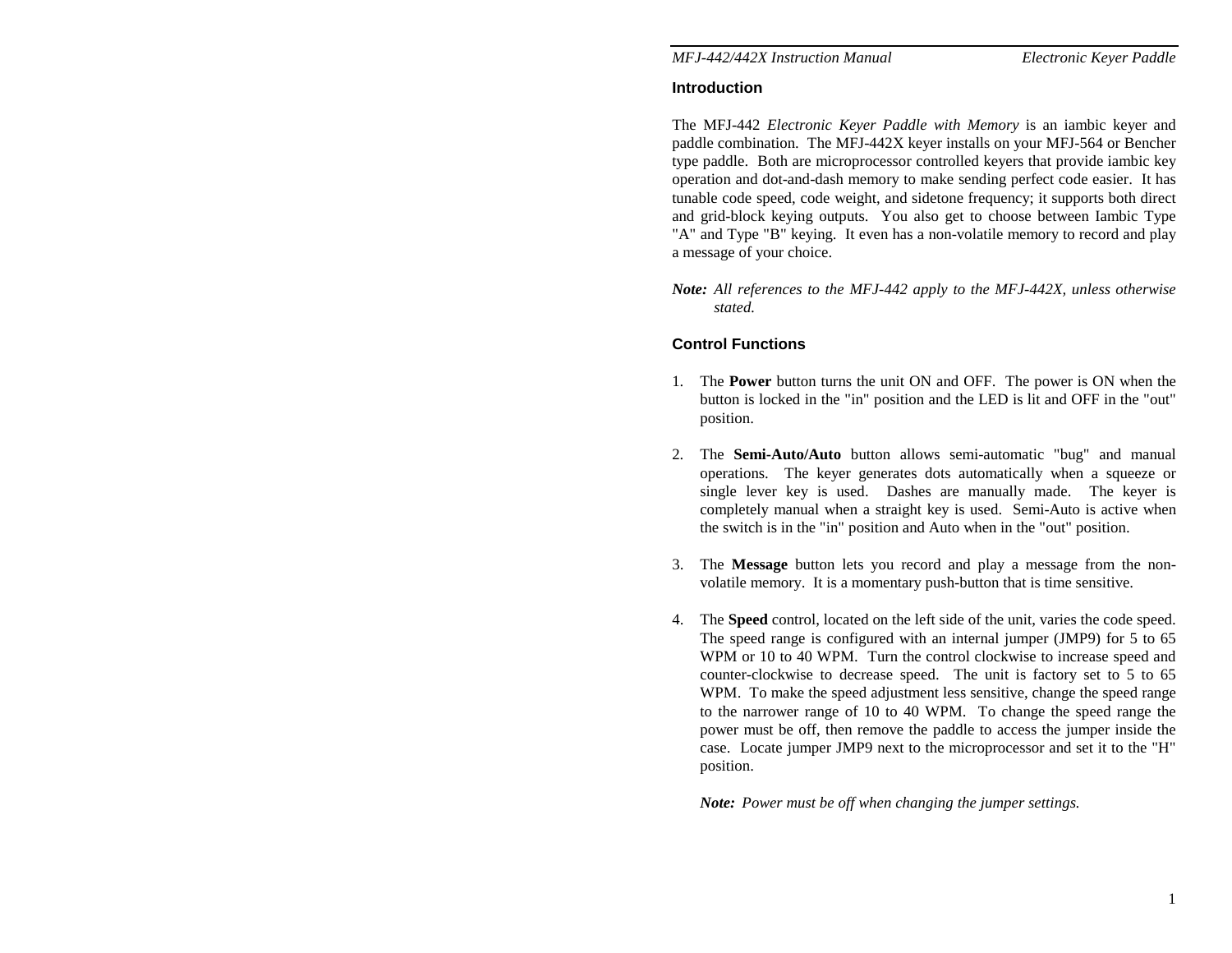- 5. The **Volume** control, located on the left side of the unit, adjusts the sidetone level of the internal speaker. Turn the control clockwise to increase the volume and counter-clockwise to decrease the volume.
- 6. The **Weight** control varies the code weight from approximately 25% to 75%, with the standard dot defined as 50% weight. The standard dot-dashspace ratio is 1:3:1 (trimpot at mid-range). This control is accessed through a small hole on the rear of the unit and may be adjusted using a small flatheaded screwdriver. This control is turned clockwise to increase dot and dash lengths and counter-clockwise to decrease dot and dash lengths.
- 7. The **Tone** control sets the desired sidetone pitch from approximately 300 to 1200 Hz. This control is also accessed through a small hole on the rear of the unit and may be adjusted using a small flat-headed screwdriver. This control is turned clockwise to raise the pitch and counter-clockwise to lower the pitch.
- 8. The **Key Output** circuit supports both positive and negative keyed radios. The MFJ-442 can only key one type of transmitter at a time. This is an internal jumper selected option. The unit is factory set to direct keying (most solid state radios). To change to grid-block keying (most radios with tube finals) the power must be off, then remove the paddle to access the jumpers inside the case. Locate jumpers JMP1 and JMP2. JMP2 is directly behind the RCA jack (J2). JMP1 is located behind the power jack (J1). Set **both** jumpers JMP1 and JMP2 to the "G" position. To key a solid state transmitter, set both jumpers to the "D" position.

## *Note: Power must be off when changing the jumper settings.*

9. The **Iambic Type A/B** mode is also set inside the unit with a jumper. The unit is factory set for Type "A" Iambic. If you prefer Type "B" Iambic, remove the paddle to access the jumper. Locate jumper JMP3 behind the power jack (J1), between JMP1 and JMP8; set it to the "B" position. For Type "A" Iambic, set the jumper to the "A" position.

## *Note: Power must be off when changing the jumper settings.*

When a squeeze is released during an element (dot or dash), type "B" adds the opposite element. Type "A" just finishes the element in progress and does *not* produce a following alternate element. For example, in Type "A" Iambic, a squeeze release during the "dah" in the letter A will produce "dit dah" (A). In Type "B" Iambic, a squeeze release during the "dah" in the letter A will produce "dit dah dit" (R).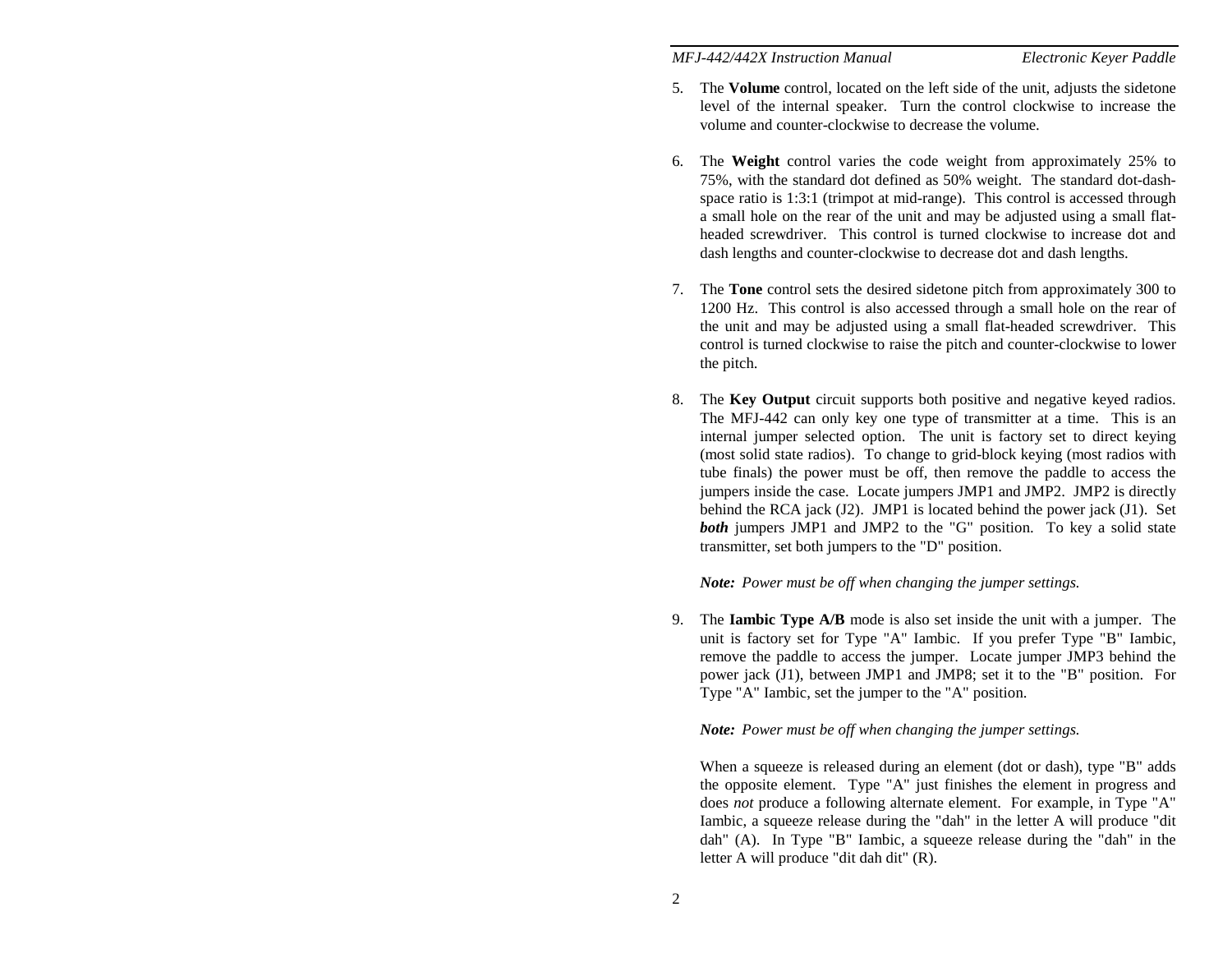# **Paddle Installation for the MFJ-442X**

If you purchased the MFJ-442X (keyer without paddle), you must install it onto your paddle. Follow these instructions for installing the MFJ-442X onto a MFJ-564 or Bencher type paddle:

- 1. Remove any cables from the paddle. Do not apply power to unit while it is disassembled.
- 2. Set up your MFJ-442X now, using the nine internal jumpers, to the type of output keying required, the desired Iambic mode, the speed range, and the format of the serial number. Refer to the "Jumper Settings" section on page 7 for the meanings of these jumpers.
- 3. If you wish to use a nine volt battery, install one now. A nine volt battery fits in the battery clip located inside the case. MFJ suggests the use of a good long-life alkaline battery for longest operation.
- 4. Remove the rubber foot from the bottom rear of the paddle.
- 5. Remove the plastic cable clamp from the bottom center of the paddle.
- 6. Slide the MFJ-442X on to the back of the paddle. Thread the cable through the slot on the bottom of the MFJ-442X. Secure the case with the rubber foot and new screws. The MFJ-564 Iambic Paddle has four additional holes to better secure the case of the paddle.
- 7. Connect the BARE wire of the cable to the middle terminal on the bottom of the paddle for GROUND.
- 8. If you normally operate the paddle *right-handed*, then connect the DOT (white or clear colored) wire to the *left* paddle terminal and the DASH (black) wire to the *right* terminal. Connect the wires the opposite way if you operate the paddle *left-handed*.
- 9. Place the cable in the plastic cable clamp and secure it with a screw. Fold any excess cable up into the unit.

# **Connections**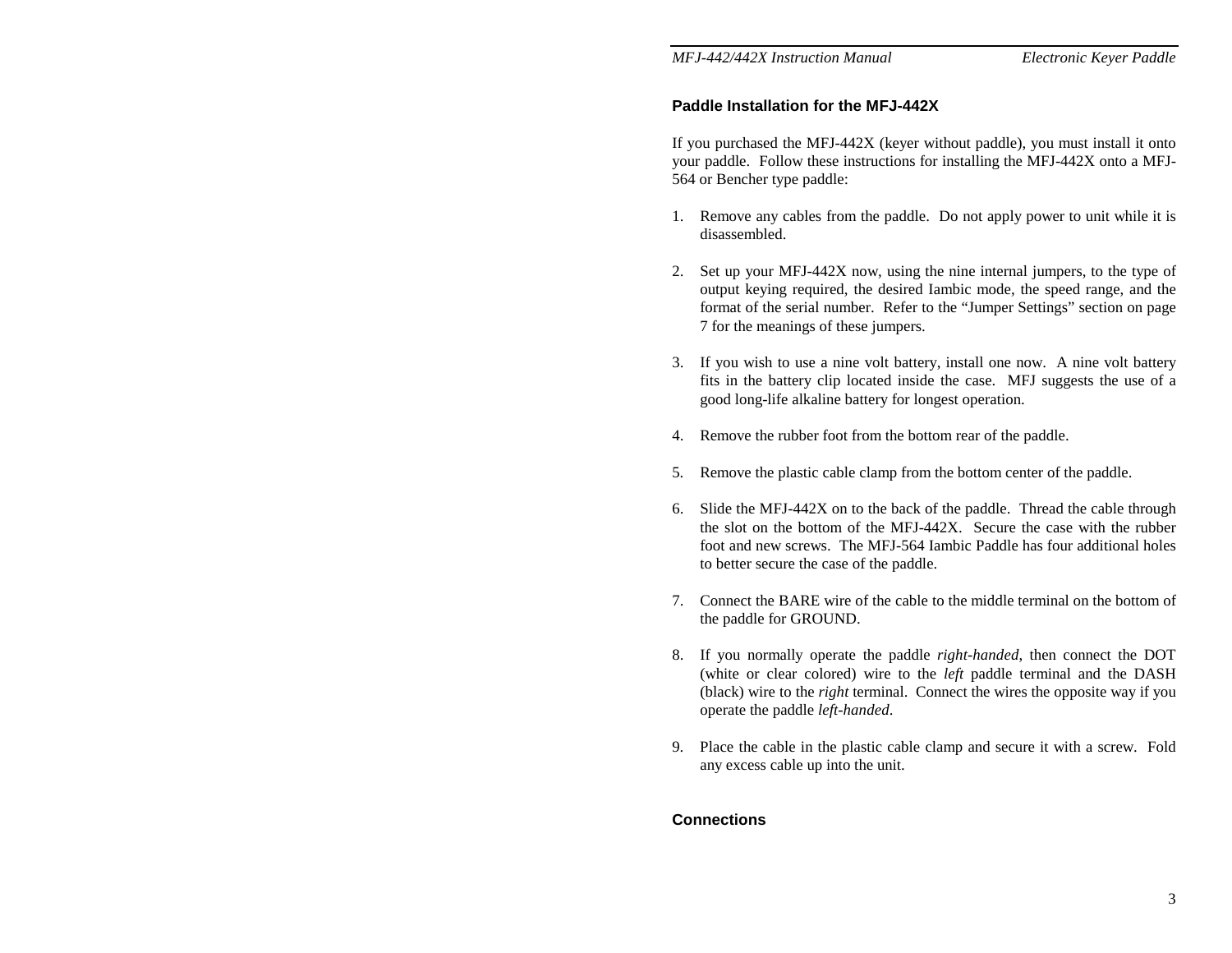- 1. A nine volt battery (not included) may be installed. Remove the case by removing the screws on the bottom that secure it to the paddle. A battery clip, located inside the case, is provided for installing a nine volt battery.
- 2. A 12 Vdc power supply may also be used to power the MFJ-442. A 2.1mm coaxial plug with a positive center and a negative sleeve should be used to power this unit. The MFJ-1312B, an optional power adapter, is available from MFJ Enterprises, Inc. The battery is automatically disconnected when external power is used.
- 3. The keying circuit allows keying of grid-block and solid state transmitters. Keying output connection is made with a quality standard shielded RCA cable between your radio key input and the MFJ-442's **Key Output** jack.
	- *Note: Consult the transmitter's instruction manual to determine which output to use. When in doubt, try both jumper positions. The transmitter will key continuously or not at all when the jumpers are connected to the wrong positions.*

# **Keyer Operation**

- 1. A nine volt battery or an optional power adapter may be used to supply power to the keyer.
- 2. The keyer should be turned on by pressing the **Power** button and the LED is lit.
- 3. The **Semi-Auto/Auto** button should be in the "out" position for automatic operation.
- 4. The user should now start sending with the paddle and adjust volume, tone, weight, and speed to his or her preference.
- 5. The dot and dash memories make sending easier. The memories allow the user to key a dot before the completion of a dash and vice versa. This feature can be checked by setting the keyer to the lowest speed and tapping first the dash lever and then the dot lever before the completion of the dash. The keyer will provide both the dash and the dot. The dash memory can be checked in a similar manner. The dot insertion feature allows the user to insert a dot by tapping the dot lever while holding the dash lever in. The dash insertion feature allows the user to insert a dash while holding the dot lever in. The Iambic operation feature allows sending of alternate dots and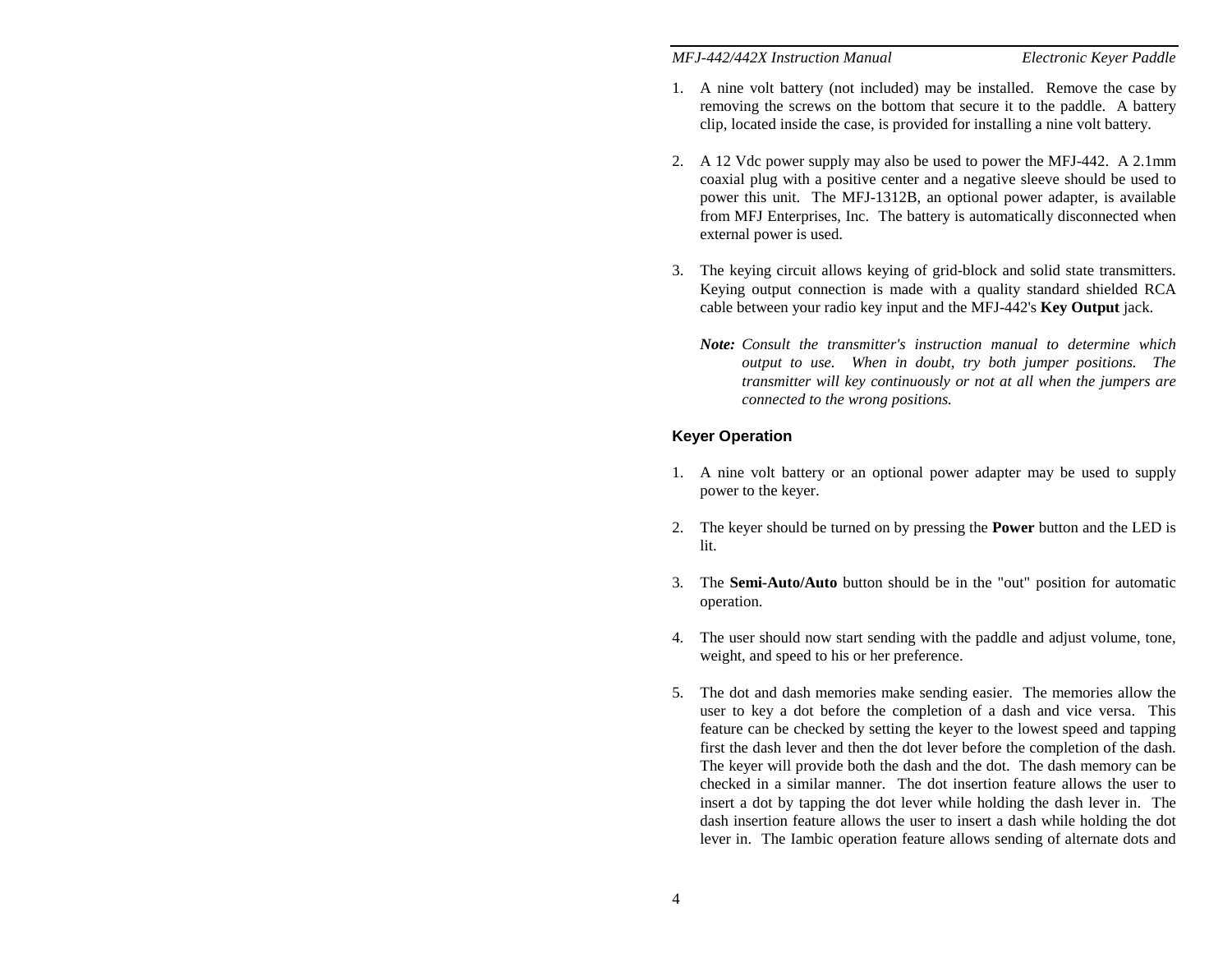dashes when both paddles are squeezed. The first paddle contacted will determine whether a dot or dash occurs first.

6. The user may select either **Iambic A** or **B** according to his or her preference.

## **Message Memory**

The **Message** button is used to record and play your message. To record the message, press and hold the **Message** button until the keyer plays "GO" (dahdah-dit dah-dah-dah) in Morse code and the LED flashes. You may now key in the message of your choice. As you pause after every word, the keyer will play a "W" (di-dah-dah) over the sidetone speaker to show that it is inserting a word break (uses one unit of memory). If you make a mistake entering a word, you can back up over it by briefly pressing and releasing the **Message** button. The keyer will erase the last word, then play the word before it (if any) to let you know where you stopped. If deleting the first word of the message, the keyer will play "GO" instead. At the end of your message, press and hold the **Message** button until the keyer sends an end of message character "+" (di-dah-di-dah-dit) and the LED stops flashing. When there are ten or less units of memory remaining, the LED will flash faster to let you know the memory is running low. If you try to save more characters than you have memory, the keyer will automatically end your message and send you an end of message character. The speed, weight and tone *cannot* be changed during message recording. Also, the output keying circuit is disabled during recording.

*Note: A straight or manual key cannot be used to record the message.* 

To play the recorded message, momentarily press the **Message** button. Ongoing message can be stopped by tapping either paddle or pressing the **Message** button.

The non-volatile memory is set up for *only one* message. There are 507 units of memory, which can record up to 507 characters (nine elements maximum per character--an element is a dot or a dash). Each normal character uses one unit of memory; only the rarely used 7-, 8- and 9-element characters require two units of memory.

## **Embedded Commands:**

While in the message recording mode you may use embedded commands for special features. To use an embedded command simply store the multi-character embedded command code within your message.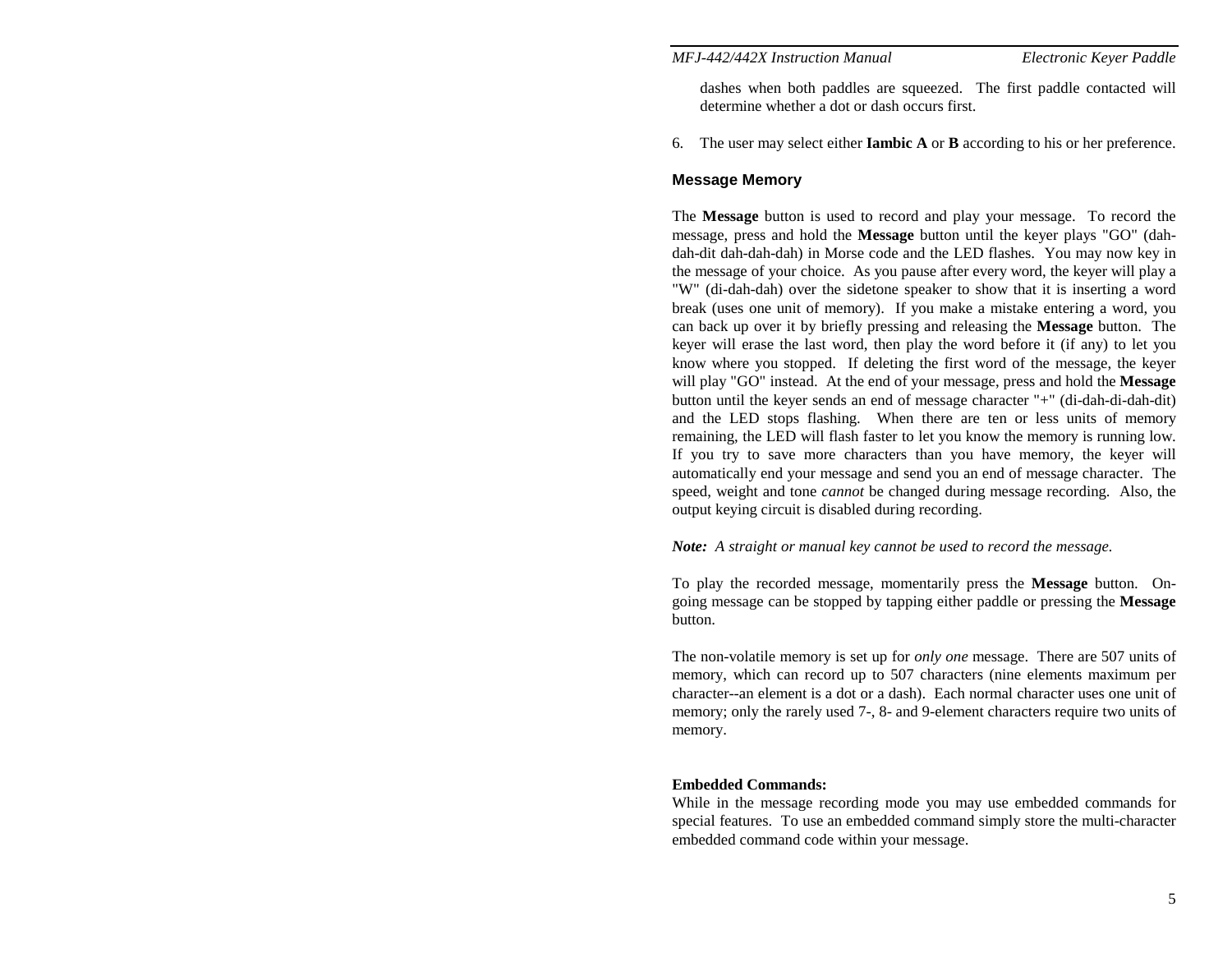/D Decrement−decrements the serial number. Serial number 0001 will decrement to 9999, skipping 0000 since it is not used. This feature allows a serial number to be sent twice in a message.

## Example: UR RST 559 559 SN /N /D SN /N

- /G*#* Gap <sup>−</sup>inserts a gap of *#* standard intra-character spaces into the message, where *#* is a digit in the range of 1 to 9 (0 can be used but not practical). Invalid numeral code will automatically default to zero. This command is used to exaggerate inter-character and word spacing.
- /L Loop <sup>−</sup>creates a message loop (message repeat). Note that any character recorded after "/L" will not be sent.

## Example: BEACON AA5CS 5 W /L

/N Number <sup>−</sup>inserts a contest serial number, in the range of 001 to 9999, into the message. Jumpers JMP4 to JMP8 controls the way zeroes and nines in the serial number are sent. Only three digits are sent for numbers less than 1000--use leading zeros when appropriate. The serial number is automatically post-incremented each time it is sent and updated in the non-volatile memory. Serial number 9999 will wraparound to 0001, skipping 0000 since it is not used. The serial number is set to the same one as before when power on. If a different serial number is desired, it must be programmed during power up. To initialize the serial number, press and hold the **Message** button while turning the power on until the keyer plays "GO" (dah-dah-dit dah-dahdah) and the LED flashes. You must then enter *four* numbers in Morse code for a valid serial number, most-significant digit first (invalid numeral code will automatically convert to zero). All numbers must be in the proper Morse code format. For example, the number "1" must be "di-dah-dah-dah-dah" and the number "0" must be "dah-dah-dah-dahdah". When four numbers are entered, the keyer will automatically send an end of message character "+" (di-dah-di-dah-dit). The keyer then resumes with normal operation when the LED stops flashing. The serial number can be set from 0000 to 9999 (0000 will automatically convert to 0001).

## Example: YOU ARE CONTACT NR /N

/P*mmss* Pause <sup>−</sup>inserts a timed pause of *mm* minutes and *ss* seconds into the message. Four numbers must follow "/P". Invalid numeral code will automatically default to zero.

> Example: TIMEOUT 1 HOUR /P6000 TIMEOUT 1.5 MIN /P0090 TIMEOUT 1 HR 40 MIN 39 SEC /P9999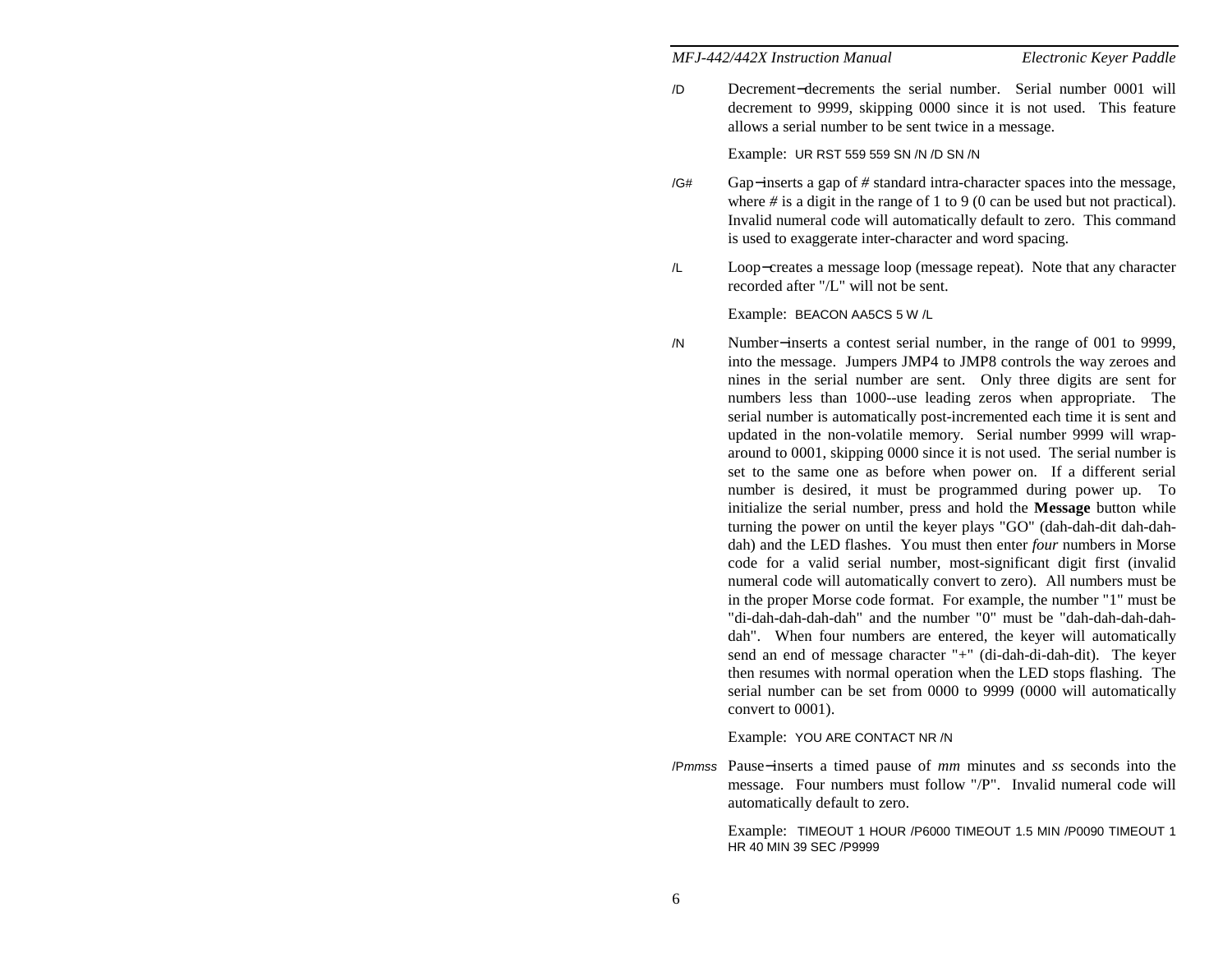- /R Resume <sup>−</sup>suspends message playback to allow insertion of paddle entry. Once paddle sending is finished, press the **Message** button again to continue the message.
- /S Space <sup>−</sup>inserts an extra standard word space into the message. This command yields the same result as "/G7" but uses one less unit of memory.
- // Slash character <sup>−</sup>stores the slash character "/" into the message.

# **Jumper Settings**

| JMP1 | JMP2 |      |      |      |      |      |                    |                         | <b>Keying Mode</b>    |  |  |
|------|------|------|------|------|------|------|--------------------|-------------------------|-----------------------|--|--|
| D    | D    |      |      |      |      |      |                    |                         | *<br><b>Direct</b>    |  |  |
| D    | G    |      |      |      |      |      |                    |                         | Invalid               |  |  |
| G    | D    |      |      |      |      |      |                    |                         | Invalid               |  |  |
| G    | G    |      |      |      |      |      | <b>Grid Block</b>  |                         |                       |  |  |
|      |      | JMP3 |      |      |      |      | <b>lambic Mode</b> |                         |                       |  |  |
|      |      | Α    |      |      |      |      |                    | $\star$<br>A            |                       |  |  |
|      |      | B    |      |      |      |      | B                  |                         |                       |  |  |
|      |      |      | JMP4 | JMP5 |      |      |                    |                         | <b>Leading Zeroes</b> |  |  |
|      |      |      | L    |      |      |      |                    | none                    |                       |  |  |
|      |      |      | L    | H    |      |      |                    | 0                       |                       |  |  |
|      |      |      | H    | L    |      |      |                    | $\star$<br>O            |                       |  |  |
|      |      |      | H    | H    |      |      |                    | $\overline{\mathsf{T}}$ |                       |  |  |
|      |      |      |      |      | JMP6 | JMP7 |                    |                         | <b>Other Zeroes</b>   |  |  |
|      |      |      |      |      | L    | L    |                    |                         | $\star$<br>0          |  |  |
|      |      |      |      |      | L    | н    |                    |                         | $\mathbf 0$           |  |  |
|      |      |      |      |      | Н    | L    |                    |                         | O                     |  |  |
|      |      |      |      |      | н    | Н    |                    |                         | ₸                     |  |  |
|      |      |      |      |      |      |      | JMP8               |                         | <b>Nines</b>          |  |  |
|      |      |      |      |      |      |      |                    |                         | $\star$<br>9          |  |  |
|      |      |      |      |      |      |      | Η                  |                         | N                     |  |  |
|      |      |      |      |      |      |      |                    | JMP9                    | <b>Speed Range</b>    |  |  |
|      |      |      |      |      |      |      |                    | L                       | 5 - 65 WPM *          |  |  |
|      |      |      |      |      |      |      |                    | H                       | 10 - 40 WPM           |  |  |

\* Factory defaults.

# **Self Test**

A self test is included to perform testing of the paddle, the buttons, the controls, and the audio circuitry. At any time, turn off the power to stop the self test.

To perform this test: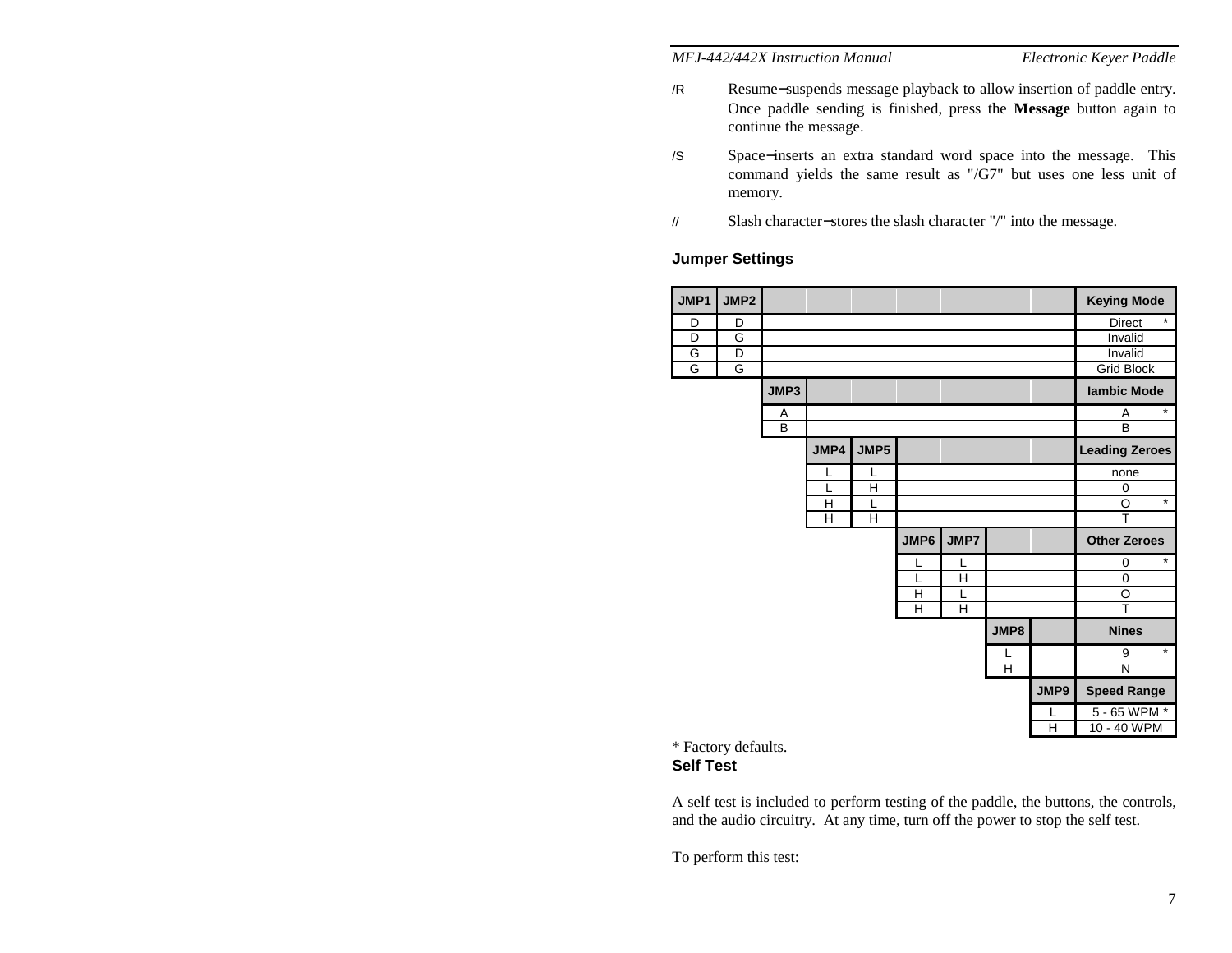- 1. Turn off the power and remove the power plug.
- 2. Push all buttons so they are in the out position.
- 3. Turn all knobs to full clockwise position, except the Volume control. Set volume to a comfortable listening level.
- 4. Remove the case by removing the screws on the bottom that secure it to the paddle.
- 5. Remove jumpers JMP4 to JMP7. Set jumper JMP3 to the "B" position. Set jumpers JMP8 and JMP9 to the "H" position.
- 6. Reconnect power.
- 7. Squeeze the paddle while turning the power on. The self test starts by sending the copyright message "COPYRIGHT 1996-XXXX MFJ ENTERPRISES, INC. VERSION X.XX" confirming the audio circuitry is working properly. Release the paddle before the message is finished. For the entire test, the LED should blink once after each operation. If the LED blinks continuously the unit fails the test and a Morse code message is sent to indicate the nature of the failure.
- 8. The paddle, the buttons, and jumpers JMP3 to JMP9 are automatically tested for shorts to ground. The LED should be off at this point.
- 9. Press and release the dot level; press and release the dash level.
- 10. Press and release the **Message** button.
- 11. Lock in the **Semi-Auto/Auto** button, then press and release the dash level.
- 12. Test the **Speed** control by turning it to full counter-clockwise then to full clockwise. The LED should blink once at each end.
- 13. Test the **Weight** and **Tone** controls in the same way. The LED should blink once at each end.
- 14. Test the jumper connections by placing the plug-in jumpers on the "A" position of JMP3 and the "L" positions of JMP4 to JMP9 in ascending order. The LED should blink once for each jumper.
- 15. When all is okay, a repetitive message "PASS" is sent to the speaker. A repetitive message such as "SP FAIL" indicates that you did not follow the correct order or the unit failed the test.
- 16. Turn off the power after confirming the audio has good quality and remove the power plug.
- 17. Replace all jumpers to their original positions.
- 18. Replace the case on to the paddle and secure it with the screws.
- 19. Reconnect power and resume with normal operation.

# **Memory Test**

A test is also included to perform testing of the non-volatile memory (EEPROM) circuitry. This procedure can also be used to reset the contest serial number to 0001.

To test the non-volatile memory: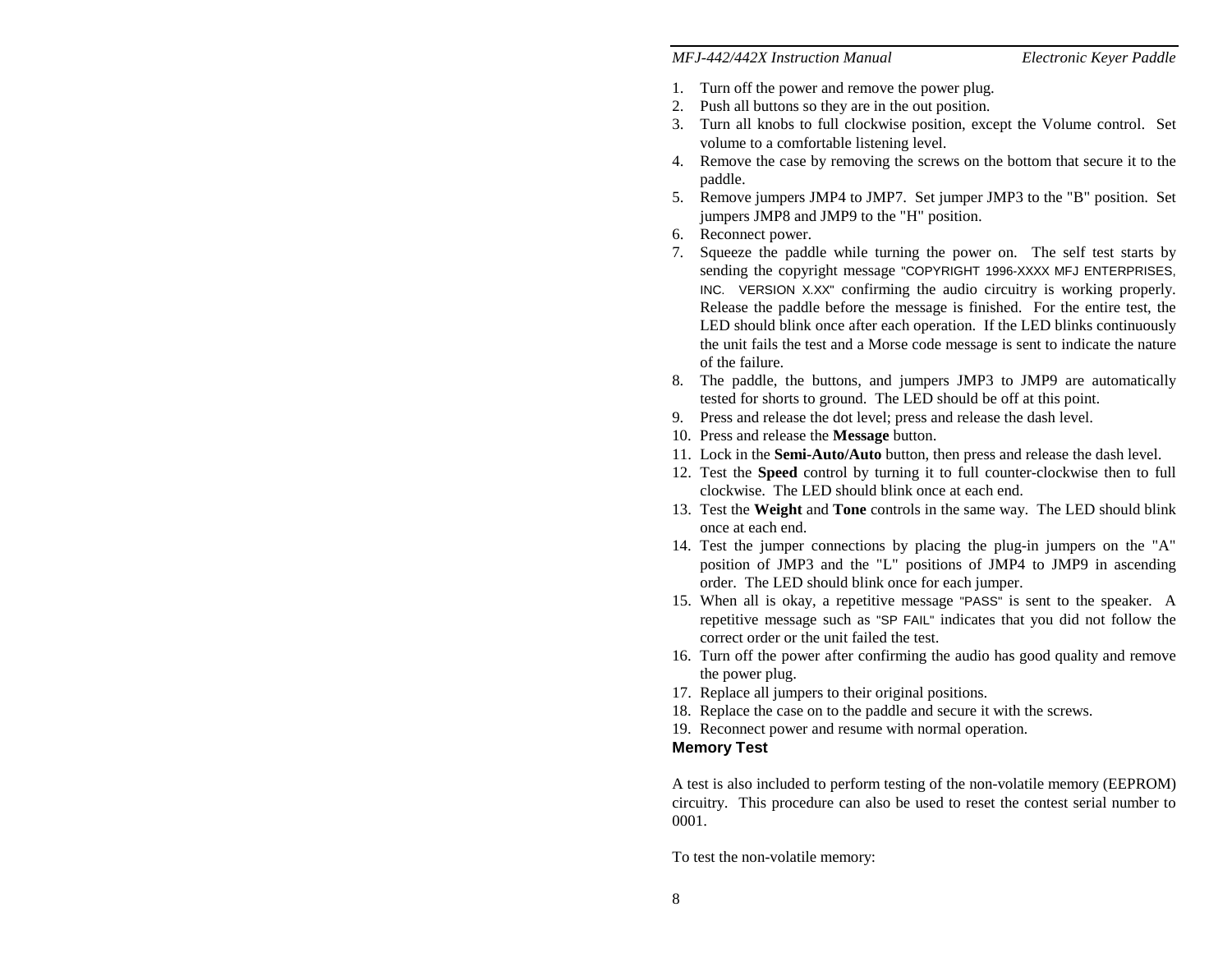- 1. Turn off the power.
- 2. Press and lock in the **Semi-Auto/Auto** button.
- 3. Squeeze the paddle while turning the power on.
- 4. The non-volatile memory circuitry is then automatically tested. Notice this step resets the serial number to 0001.
- 5. If the non-volatile memory is okay, "EE PASS" is sent repetitively. If something is wrong, "EE FAIL" is sent repetitively.
- 6. Turn off the power.

# **Failure Message Meanings:**

- DH FAIL Dash level is shorted or improperly connected.
- DT FAIL Dot level is shorted or improperly connected.
- EE FAIL Non-volatile memory circuitry is improperly connected.
- J3 FAIL Jumper JMP3 is shorted or improperly connected.
- J4 FAIL Jumper JMP4 is shorted or improperly connected.
- J<sub>5</sub> FAIL Jumper JMP<sub>5</sub> is shorted or improperly connected.
- J6 FAIL Jumper JMP6 is shorted or improperly connected.
- J7 FAIL Jumper JMP7 is shorted or improperly connected.
- J8 FAIL Jumper JMP8 is shorted or improperly connected.
- J9 FAIL Jumper JMP9 is shorted or improperly connected.
- MG FAIL Message button is shorted or improperly connected.
- SA FAIL Semi-Auto/Auto button is shorted or improperly connected.
- SP FAIL Speed control is bad.
- TN FAIL Tone control is bad.
- WT FAIL Weight control is bad.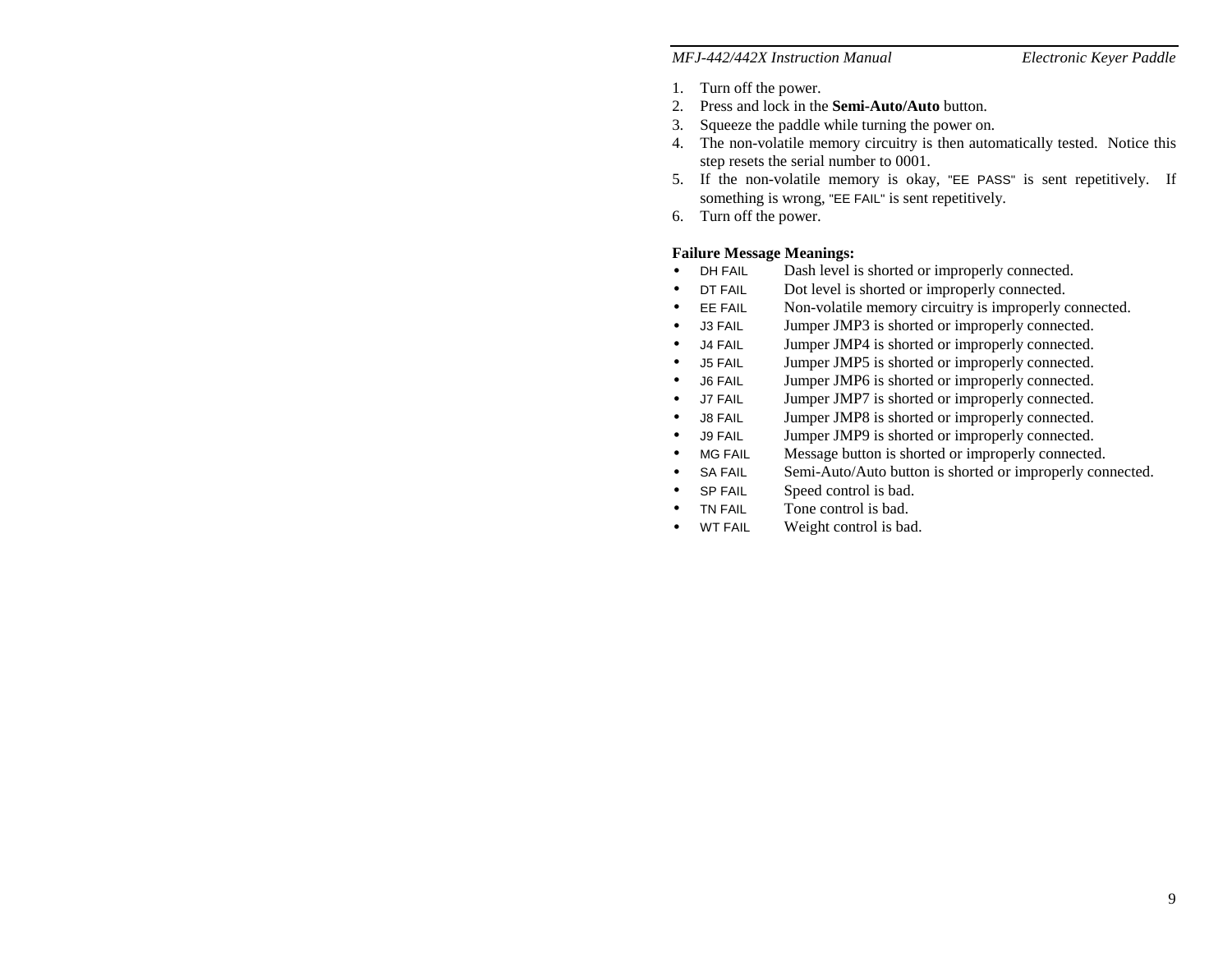# **Morse Code Character Set1**

| А                                       | di-dah                                       |                          |                                        | N                        | dah-dit                                     |                                          | $- \bullet$              |                                          |
|-----------------------------------------|----------------------------------------------|--------------------------|----------------------------------------|--------------------------|---------------------------------------------|------------------------------------------|--------------------------|------------------------------------------|
| B                                       | dah-di-di-dit                                |                          |                                        | $\Omega$                 | dah-dah-dah                                 |                                          |                          |                                          |
| $\mathsf{C}$                            | dah-di-dah-dit                               | $\bullet - \bullet$      |                                        | P                        | di-dah-dah-dit                              |                                          | $\bullet$ $ \bullet$     |                                          |
| D                                       | dah-di-dit                                   | -                        |                                        | Q                        | dah-dah-di-dah                              |                                          |                          | $--\bullet-$                             |
| E                                       | dit                                          |                          |                                        | R                        | di-dah-dit                                  |                                          | $\bullet - \bullet$      |                                          |
| F                                       | di-di-dah-dit                                | $\bullet\bullet-\bullet$ |                                        | S                        | di-di-dit                                   |                                          | $\ddotsc$                |                                          |
| G                                       | dah-dah-dit                                  | $- - \bullet$            |                                        | T                        | dah                                         |                                          |                          |                                          |
| Н                                       | di-di-di-dit                                 | $\bullet\bullet\bullet$  |                                        | U                        | di-di-dah                                   |                                          | $\bullet$ $\bullet$ $-$  |                                          |
| I                                       | di-dit                                       |                          |                                        | V                        | di-di-di-dah                                |                                          | $\bullet\bullet\bullet-$ |                                          |
| J                                       | di-dah-dah-dah                               | $\bullet$ $--$           |                                        | W                        | di-dah-dah                                  |                                          | $\bullet$ $ -$           |                                          |
| K                                       | dah-di-dah                                   | $- \bullet -$            |                                        | X                        | dah-di-di-dah                               |                                          |                          | $- \bullet \bullet -$                    |
| L                                       | di-dah-di-dit                                | $\bullet-\bullet\bullet$ |                                        | Y                        | dah-di-dah-dah                              |                                          |                          | $\bullet$ $-$                            |
| M                                       | dah-dah                                      |                          |                                        | Z                        | dah-dah-di-dit                              |                                          |                          | $--\bullet\bullet$                       |
|                                         |                                              |                          |                                        |                          |                                             |                                          |                          |                                          |
| 1                                       | di-dah-dah-dah-dah                           | $  -$                    |                                        | 6                        | dah-di-di-di-dit                            |                                          |                          |                                          |
| $\overline{2}$                          | di-di-dah-dah-dah                            | $\bullet$ $ -$           |                                        | 7                        | dah-dah-di-di-dit                           |                                          |                          | $--\bullet\bullet\bullet$                |
| 3                                       | di-di-di-dah-dah                             | $\bullet$ $\bullet$ $ -$ |                                        | 8                        | dah-dah-dah-di-dit                          |                                          |                          | $--- \bullet \bullet$                    |
| $\overline{4}$                          | di-di-di-di-dah                              |                          |                                        | 9                        | dah-dah-dah-dah-dit                         |                                          |                          | $--- -$                                  |
| 5                                       | di-di-di-di-dit                              |                          |                                        | $\mathbf{0}$             | dah-dah-dah-dah-dah                         |                                          |                          |                                          |
|                                         |                                              |                          |                                        |                          |                                             |                                          |                          |                                          |
|                                         |                                              |                          |                                        |                          |                                             |                                          |                          |                                          |
| Period                                  |                                              |                          | $[.]$                                  | di-dah-di-dah-di-dah     |                                             | $\bullet - \bullet - \bullet -$          |                          | AAA                                      |
| Comma                                   |                                              |                          | IJ                                     | dah-dah-di-di-dah-dah    |                                             | $--\bullet\bullet--$                     |                          | $\overline{\text{MIM}}$                  |
| Question Mark or Request for Repetition |                                              |                          | $\lceil ? \rceil$                      | di-di-dah-dah-di-dit     |                                             | $\bullet$ $\bullet$ $ \bullet$ $\bullet$ |                          | $\overline{\text{IMI}}$                  |
| Fraction Bar or Slash Bar               |                                              |                          | $\sqrt{ }$                             | dah-di-di-dah-dit        |                                             | $- \bullet \bullet - \bullet$            |                          | $\overline{DN}$                          |
| End of Message, Plus Sign, or Cross     |                                              |                          | $[+]$                                  | di-dah-di-dah-dit        |                                             | $ \bullet$ $ \bullet$                    |                          | $\overline{AR}$                          |
| End of Work                             |                                              |                          |                                        | di-di-di-dah-di-dah      |                                             | $\bullet \bullet - \bullet -$            |                          | $\overline{\text{SK}}$                   |
|                                         | Double Dash, Equal Sign, Pause, or Break [=] |                          |                                        | dah-di-di-di-dah         |                                             | $- \bullet \bullet \bullet -$            |                          | $\rm\overline{B}\overline{T}$            |
| Semicolon                               |                                              |                          | [;]                                    | dah-di-dah-di-dah-dit    |                                             | $-$ o $-$ o $-$ o                        |                          | $\overline{\text{KR}}$                   |
| Colon                                   |                                              |                          | Ŀ1                                     | dah-dah-dah-di-di-dit    |                                             | $--- \bullet \bullet \bullet$            |                          | $\overline{OS}$                          |
| Apostrophe                              |                                              |                          | $\begin{bmatrix} 1 \end{bmatrix}$      | di-dah-dah-dah-dah-dit   |                                             | $\bullet$ $- -\bullet$                   |                          | $\overline{\text{w}}$ G                  |
|                                         | <b>Quotation Mark</b>                        |                          | $[$                                    | di-dah-di-di-dah-dit     |                                             | $\bullet - \bullet \bullet - \bullet$    |                          | AF                                       |
| Hyphen or Dash                          |                                              |                          | $[ - ]$                                | dah-di-di-di-di-dah      |                                             | -                                        |                          | $\overline{\rm DU}$                      |
| Underline                               |                                              |                          | $\begin{bmatrix} 1 \\ 1 \end{bmatrix}$ | di-di-dah-dah-di-dah     |                                             | $\bullet$ $\bullet$ $ \bullet$ $-$       |                          | ĪQ                                       |
| Dollar Sign                             |                                              |                          | [\$]                                   | di-di-di-dah-di-di-dah   |                                             | $\bullet\bullet\bullet-\bullet\bullet-$  |                          | $\overline{\text{S}}\overline{\text{X}}$ |
| Left Parenthesis or Go Only             |                                              |                          | $\overline{a}$                         |                          | dah-di-dah-dah-dit<br>$ \bullet$ $ \bullet$ |                                          |                          | $\overline{KN}$                          |
|                                         | <b>Right Parenthesis</b>                     |                          | D)                                     | dah-di-dah-dah-di-dah    |                                             | $-$ 0 $-$ 0 $-$                          |                          | $\overline{\text{KK}}$                   |
|                                         | Wait or Stand By                             |                          |                                        | di-dah-di-di-dit         |                                             | $\bullet - \bullet \bullet \bullet$      |                          | AS                                       |
| Understood                              |                                              |                          |                                        | di-di-di-dah-dit         |                                             | $\bullet\bullet\bullet-\bullet$          |                          | $\overline{\text{SN}}$                   |
| <b>Starting Signal</b>                  |                                              |                          |                                        | dah-di-dah-di-dah        |                                             | $ \bullet$ $-$                           |                          | $\overline{KA}$                          |
| Error                                   |                                              |                          |                                        | di-di-di-di-di-di-di-dit |                                             | $\bullet\bullet\bullet\bullet$           |                          | HH                                       |
| Paragraph                               |                                              |                          | $[\P]$                                 | di-dah-di-dah-di-dit     | $\bullet-\bullet-\bullet\bullet$            |                                          |                          | $\overline{AL}$                          |
| Invitation to Transmit or Go Ahead      |                                              |                          | [K]                                    | dah-di-dah               |                                             | – • –                                    |                          | K                                        |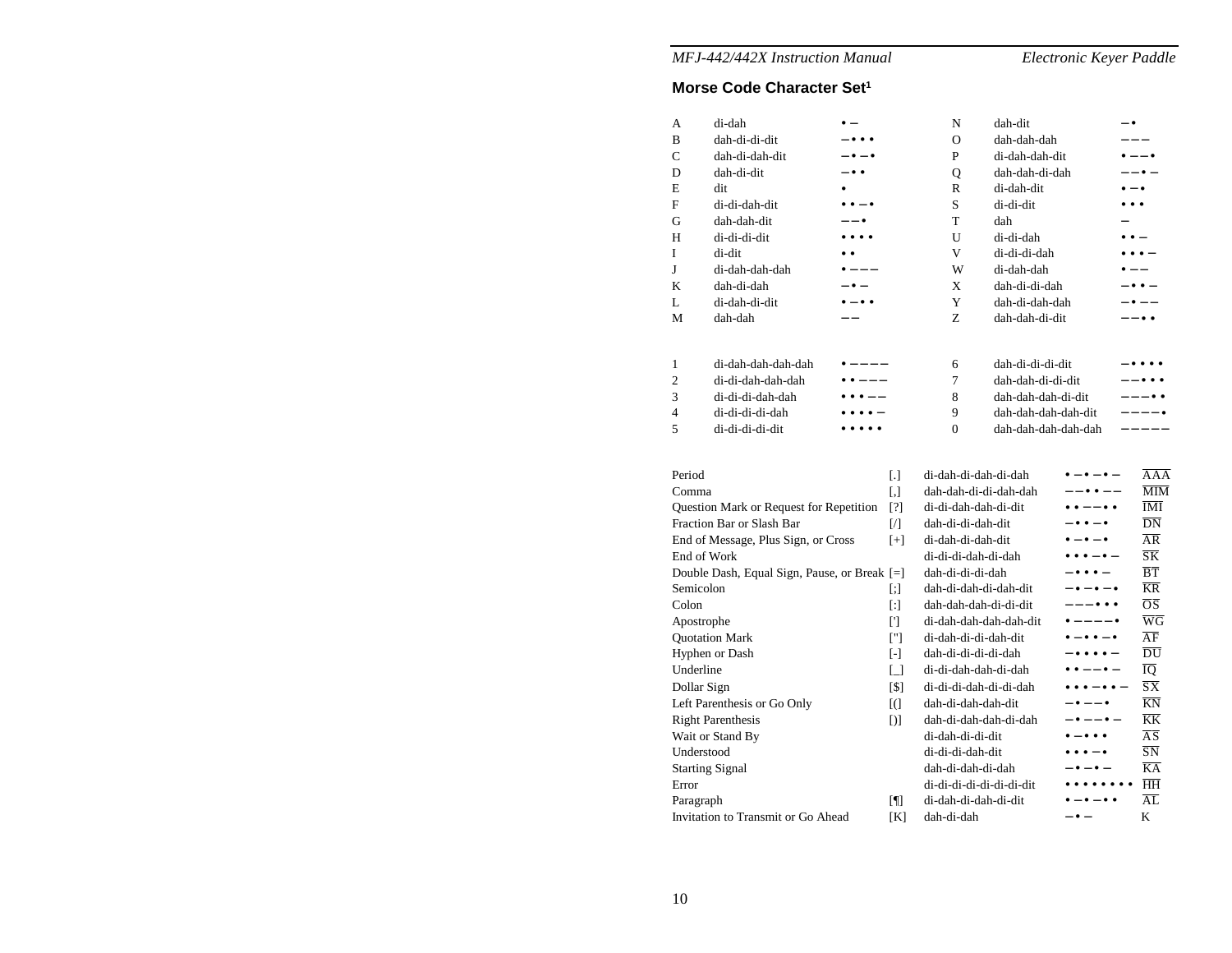**1.** FCC test requirement consists the 26 letters, the 10 numerals, the period, the comma, the question mark,  $\overline{AR}$ ,  $\overline{SK}$ ,  $\overline{BT}$  and fraction bar DN.

#### **Signals Used In Other Radio Services**

| Interrogatory            | di-di-dah-di-dah               | $\bullet$ $\bullet$ $ \bullet$ $-$              | <b>INT</b>                               |
|--------------------------|--------------------------------|-------------------------------------------------|------------------------------------------|
| <b>Emergency Silence</b> | di-di-di-di-dah-dah            | $\bullet\bullet\bullet\bullet--$                | $\overline{HM}$                          |
| <b>Executive Follows</b> | di-di-dah-di-di-dah            | $\bullet \bullet - \bullet \bullet -$           | $\overline{IX}$                          |
| Break-in Signal          | dah-dah-dah-dah-dah            | $- - - - -$                                     | <b>TTTTT</b>                             |
| <b>Emergency Signal</b>  | di-di-di-dah-dah-dah-di-di-dit | $\bullet\bullet\bullet---\bullet\bullet\bullet$ | $\overline{s} \overline{o} \overline{s}$ |
| <b>Relay of Distress</b> | dah-di-di-dah-di-di-dah-di-dit | $-00 - 00 - 00$                                 | <b>DDD</b>                               |

## **Technical Assistance**

If you have any problem with this unit first check the appropriate section of this manual. If the manual does not reference your problem or your problem is not solved by reading the manual you may call *MFJ Technical Service* at **662-323- 0549** or the *MFJ Factory* at **662-323-5869**. You will be best helped if you have your unit, manual and all information on your station handy so you can answer any questions the technicians may ask.

You can also send questions by mail to MFJ Enterprises, Inc., 300 Industrial Park Road, Starkville, MS 39759; by Facsimile to 662-323-6551; or by email to techinfo@mfjenterprises.com. Send a complete description of your problem, an explanation of exactly how you are using your unit, and a complete description of your station.

## **Notes**